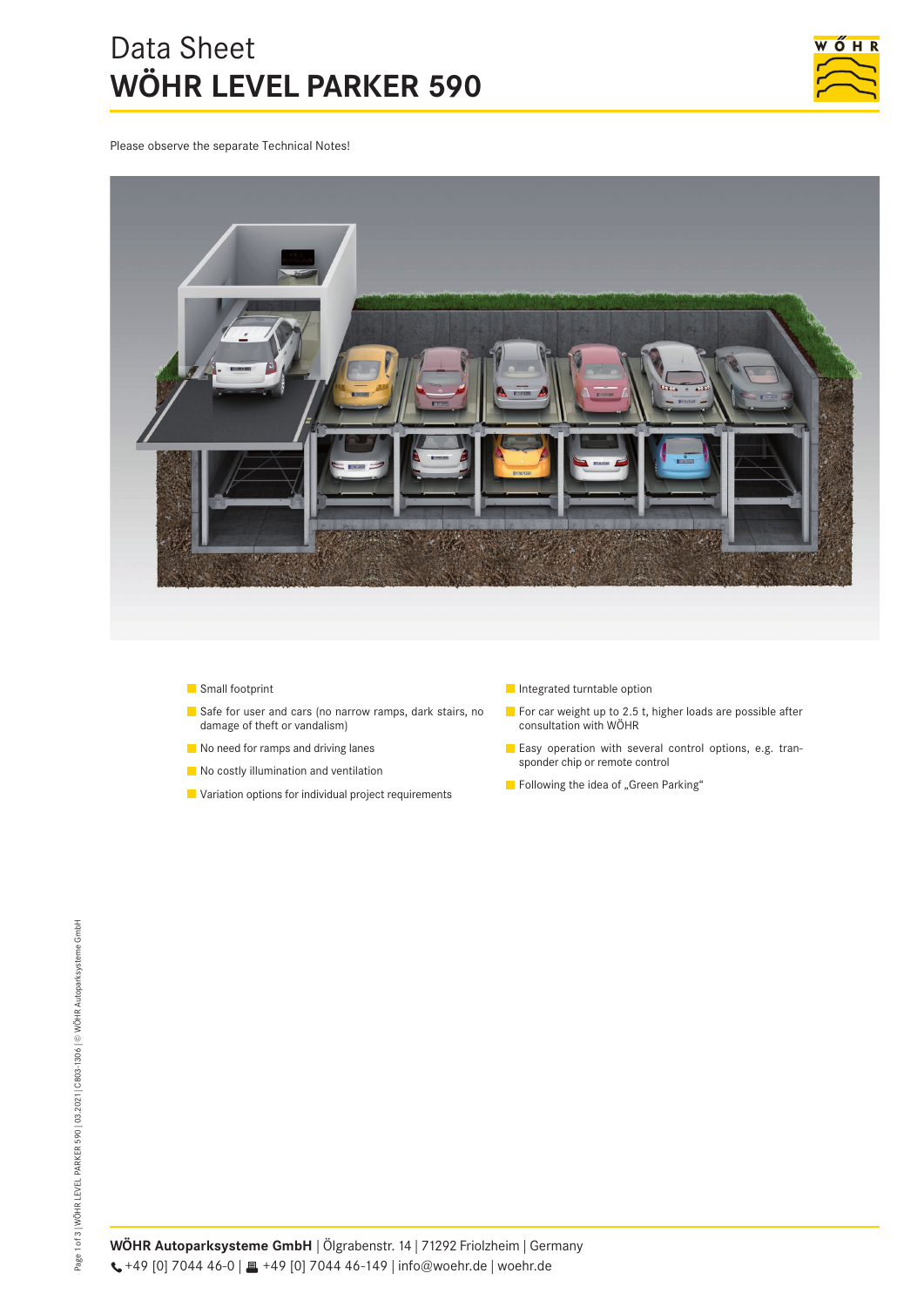### **Arrangement on two or more parking levels**

The example below shows a Level Parker 590 with two parking levels and 12 parking spaces. The parking system must have at least two parking levels, but it may be built also with more than two levels.

The table below on the left specifies the minimum dimensions. The switch cabinet can be arranged flexibly, it may also be placed somewhere else.









Please contact WÖHR if you need a version that is specially designed for handicapped persons.

|                | Height H <sup>*</sup> |            |            |
|----------------|-----------------------|------------|------------|
| Parking levels | Car height            | Car height | Car height |
|                | 160                   | 185        | 200        |
|                | 414                   | 464        | 494        |
| 3              | 609                   | 684        | 729        |
| 4              | 804                   | 904        | 964        |
| 5              | 999                   | 1124       | 1199       |

Dimensions in cm

\* With a turning device on the lower level the dimension has to be increased by 8 cm

| Parking places<br>per level | Parking places per<br>system (with 2 levels) | Length L<br>Pallet width<br>229 |
|-----------------------------|----------------------------------------------|---------------------------------|
| 4                           | 8                                            | 1242                            |
| 5                           | 10                                           | 1471                            |
| 6                           | 12                                           | 1700                            |
| $\overline{7}$              | 14                                           | 1929                            |
| 8                           | 16                                           | 2158                            |
| 9                           | 18                                           | 2387                            |
| 10                          | 20                                           | 2616                            |
| 11                          | 22                                           | 2845                            |
| 12                          | 24                                           | 3074                            |
| 13                          | 26                                           | 3302                            |
| 14                          | 28                                           | 3531                            |
|                             |                                              |                                 |

## **Maintenance access and switch cabinet**

Maintenance access as well a room for the switch cabinet (min. 2 x 5 m) is required (please check with WÖHR).